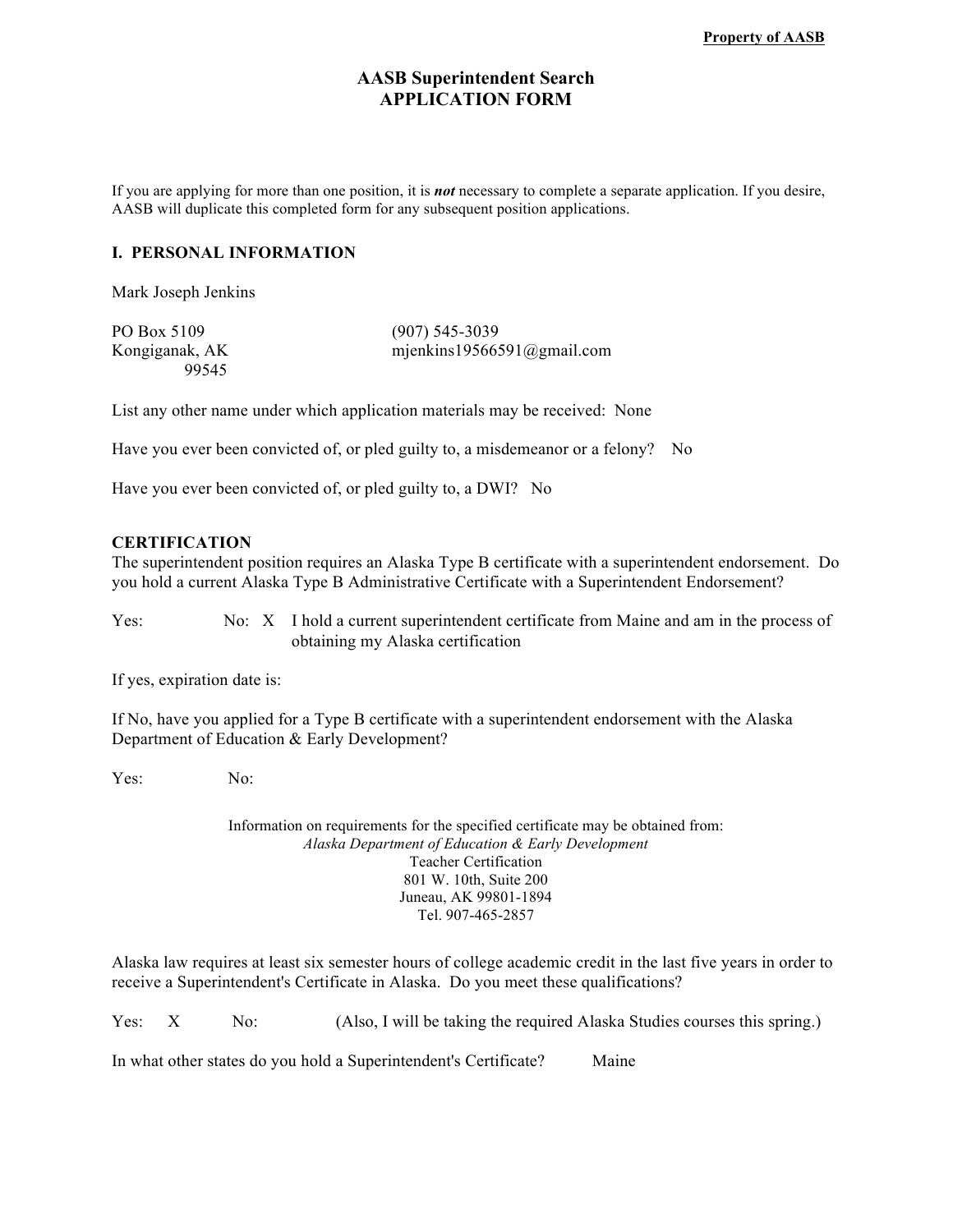#### **II. PRESENT EMPLOYMENT INFORMATION**

| Present Employer:                 |                                                 | Lower Kuskowkim School District      |
|-----------------------------------|-------------------------------------------------|--------------------------------------|
| <b>Employer's Address:</b>        | 1004 Ron Edwards Memorial Dr., Bethel, AK 99559 |                                      |
| Your Title/Position:              | Dean of Students                                |                                      |
| $# Years$ in Position:            | 1st.                                            |                                      |
| Are you presently under contract? |                                                 | Yes for current year, no for 2017-18 |
| Present Salary:                   | \$74,000                                        |                                      |

Does your employer know of this application? No, but I am not looking to keep things secret. It is early in the hiring season and I will also be looking at LKSD for administrative employment in 2017-18.

#### **III. EMPLOYMENT HISTORY**

Please list all FULL TIME experience. List present employment above and all others here, beginning with the most recent, and work backward in chronological order. (Please list on additional sheet if necessary.)

Staff/Students

Entries 2 through 6 are in Maine.

| Aug 2016 to the present | Dean of Students                  | Ayagina'ar Elitnaurvik<br>Kongiganak, AK 99545                                  | $18 + 180$ |
|-------------------------|-----------------------------------|---------------------------------------------------------------------------------|------------|
| Aug 2012/Dec 2015       | Superintendent<br>School Union 76 | (Brooklin, Sedgwick, and<br>Deer Isle – Stonington CSD)<br>Maine                | $100+/600$ |
| July 2000/Aug 2012      | Principal                         | MSAD #20<br>Fort Fairfield, Maine                                               | 35/350     |
| Aug 1998/June 2000      | AP/AD                             | Oak Hill High School<br>Wales, Maine                                            | 40/500     |
| Aug 1995/July 1998      |                                   | Dir. of Student Services Maranacook Community School 60/750<br>Readfield, Maine |            |
| Aug 1991/July 1995      | <b>Teaching Principal</b>         | $MSAD$ #77<br>Machiasport, Maine                                                | 12/155     |
| Aug 1987/June 1991      | Teacher                           | Lisbon (NH) Regional School                                                     | 25/350     |

Please summarize your work experience in years as applicable: (There is some overlap of years due to shared duties.)

| Superintendent  | Three and one half |
|-----------------|--------------------|
| Principal 6-12  | Twelve             |
| Principal K-8   | Four               |
| Asst. Principal | Five               |
| HS Teacher      | Four               |
| MS Teacher      | Four               |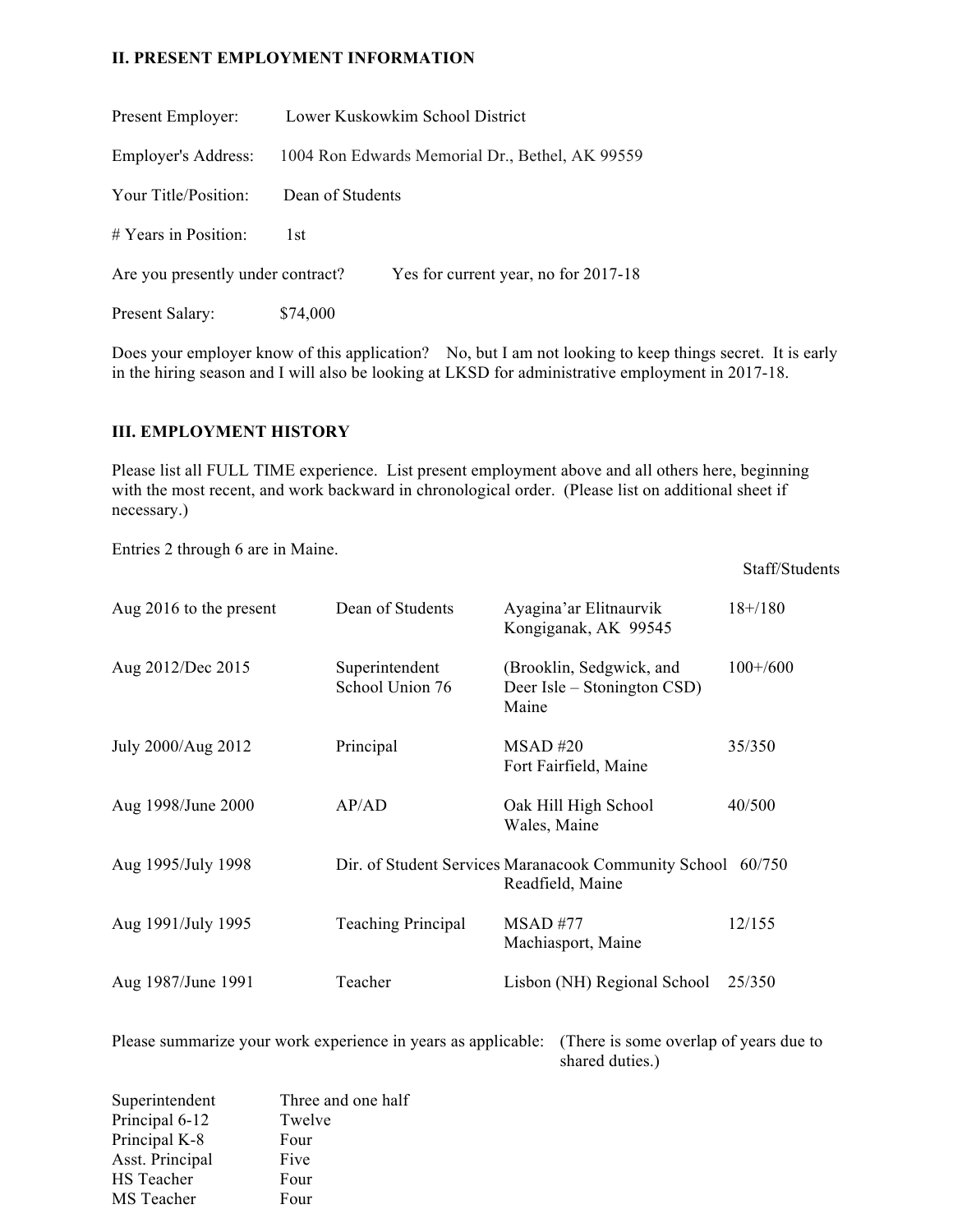#### **IV. EDUCATIONAL HISTORY**

*(Please list on additional sheet if necessary.)*

University of Maine **Education Leadership** Various years 30+hours Plymouth State College (NH) Education Administration 1989-1992 Masters University of Maine at Farmington Secondary Social Studies 1981-1983 Bachelors University of Southern Maine History 1978-1981

## **V. APPLICANT'S STATEMENT**

# **1.** *Philosophy/Orientation:* **Summarize your general philosophy of the status of public education in the U.S.**‑**what is working and what challenges lie ahead in the next 10 years, and some of your best ideas for addressing that challenge.**

This is a broad topic, but in a word, I would describe the status of public education in the United States as extremely fluid. I am not sure if education in this country has ever been static or predictable, but it has been more stationary than it is today. The major influences on public education (political, fiscal, and social) are all in flux, and probably will remain so for the foreseeable future.

Consequently, educational leaders need to be exceptionally creative with the management of school districts and highly responsive to the many pressures that are exerted both from within and without. All the while, staying true to the fundamental purpose of public education: Producing involved and competent citizens who are able to pursue their life's goals and ambitions.

Personally, I believe a good deal more is working in our schools than we are given credit for. Public education has been a convenient whipping boy for many groups or segments of society for a number of years. A significant challenge for us is to counter the negative image in a positive and productive manner. I think this is best accomplished at the local level.

A byproduct of all the negativity has been a heightened awareness of the need for accountability, especially with measuring student achievement. I believe the movement toward standards-based education is correct and is a mechanism with which we can reclaim and redirect the conversation to more productive pathways.

# **2.** *Personnel Management:* **Describe your approach to personnel management and your ability to utilize staff effectively.**

I think there are two parts to this answer:

The first is that expectations and responsibilities should be clearly articulated for all district employees. The supervisor or superintendent should initiate regular contact concerning job performance to ensure that everyone, regardless of their role, performs to the best of his or her ability for the sake of the students and the district as a whole.

The second, and by far the more important part, is that it is the superintendent's responsibility to build a climate of collaboration and respect where all employees are expected to contribute to conversations concerning school improvement. It is trite, but true, that none of us are as smart as all of us. Once such a climate has been established, a staff will just take off.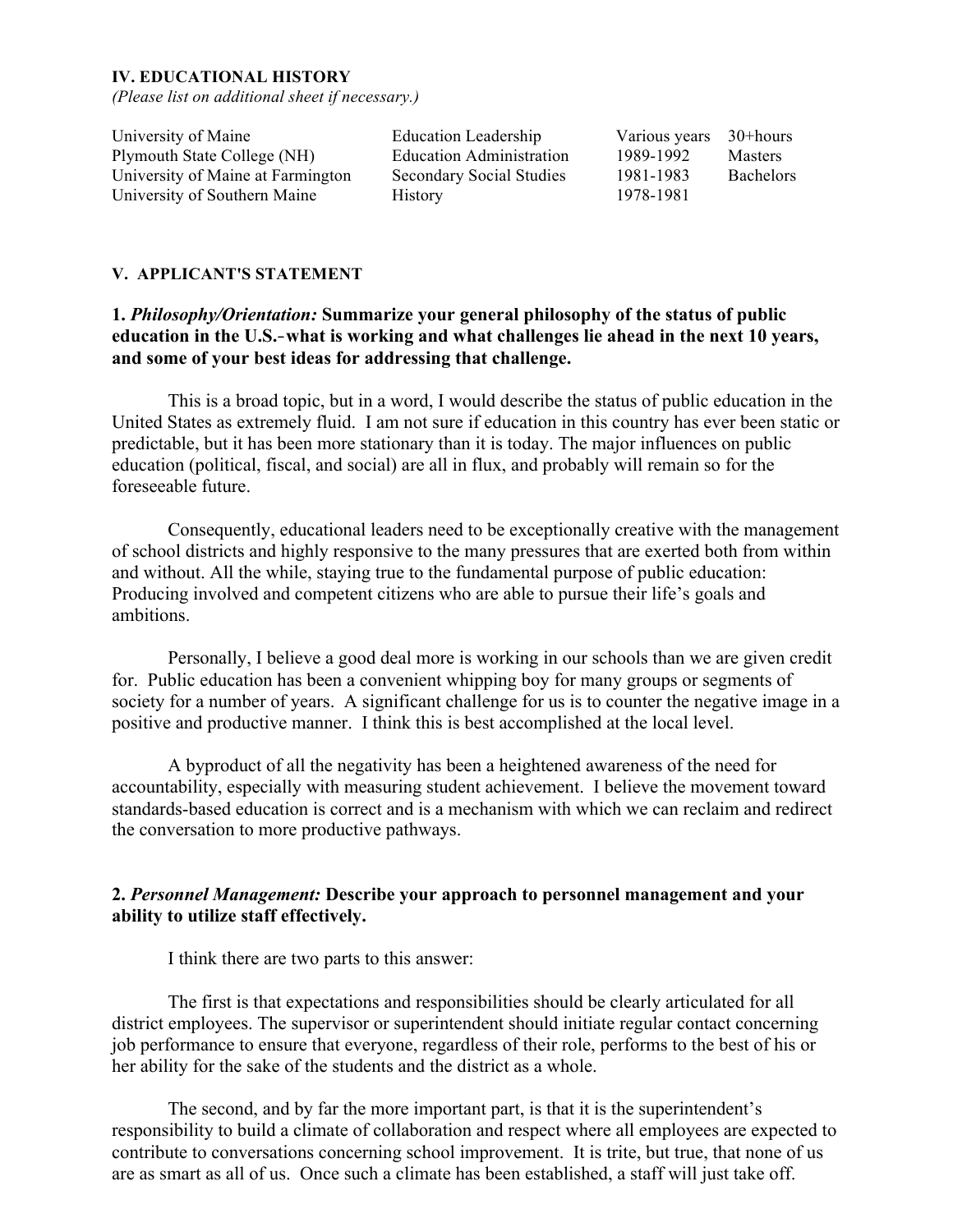## **3.** *Fiscal Management:* **Appraise your approach to developing a budget, managing budget implementation, and your ability to utilize scarce resources effectively.**

I think you will see a common thread about having as broad a conversation as possible, and including as many different people as possible or practical. This approach promotes a wealth of ideas and knowledge, which coalesce into the best solutions. Budget building is a process, and it is the superintendent's responsibility to set realistic timelines for its development and ensure that they are adhered to.

In my experience, having many people involved with the budget building process leads to enhanced self-discipline on the part of the teachers and principals. They know what the budget represents – in a very big way, they own it. The superintendent must consistently monitor district spending and expect unforeseen circumstances, but it makes his or her job much easier when the above has been accomplished.

I have always worked in school districts that have had scant resources or serious fiscal difficulties. I know how to be frugal and how to manage money, while at the same time making sure that students and educational programs are not short-changed.

# **4**. *Communications:* **Appraise your ability in public speaking, writing, persuasiveness, media relations, and capacity to develop a credible public image. What are your approaches to internal communications? To public communications?**

I may have a slightly different take on this than other applicants. I feel that I am able to write and speak persuasively, and have always maintained my composure and tried to raise the standards of public discourse. "Communication" has taken on a life of its own in the public sector and people too easily lose sight of what is truly important. So I have only ever tried to be myself. I will lay everything out for the world to see and then lead the discussion to what is essential about the work at hand. I do this through openness and honesty, without any hidden agendas or motives. This is true for me regardless of the audience – parents, public, media, or staff.

What I could not do, nor would I do, on my first day as your new superintendent, would be to announce my "master plan" for communication. My plan for communication is considerably more subtle and responsive than that. It is simply to be open, available, and approachable. My door is always open and I enjoy meeting and talking to all types of people.

Internally, I believe it is the responsibility of the professional staff to participate in the discussion. We may work in what appears to be a strict hierarchy, but everyone has a role to play, and no one person or group has all of the answers. It is the primary responsibility of the superintendent to harness all of the talent that is available within a school district and to ensure that the sum of the parts lives up to the potential of the whole.

# **5.** *Experience with ethnic and cultural groups:* **What experiences have you had in working with groups with varied ethnic, cultural and economic backgrounds?**

I have lived and worked in some diverse locations, including Pusan, South Korea, and Savannah, GA, and have enjoyed being among people who come from a different background and culture. I have enjoyed my time living and working in a village in southwest Alaska. I had no idea what to expect when we came here, but I am very glad that we did, as I have gained a great deal from the experience.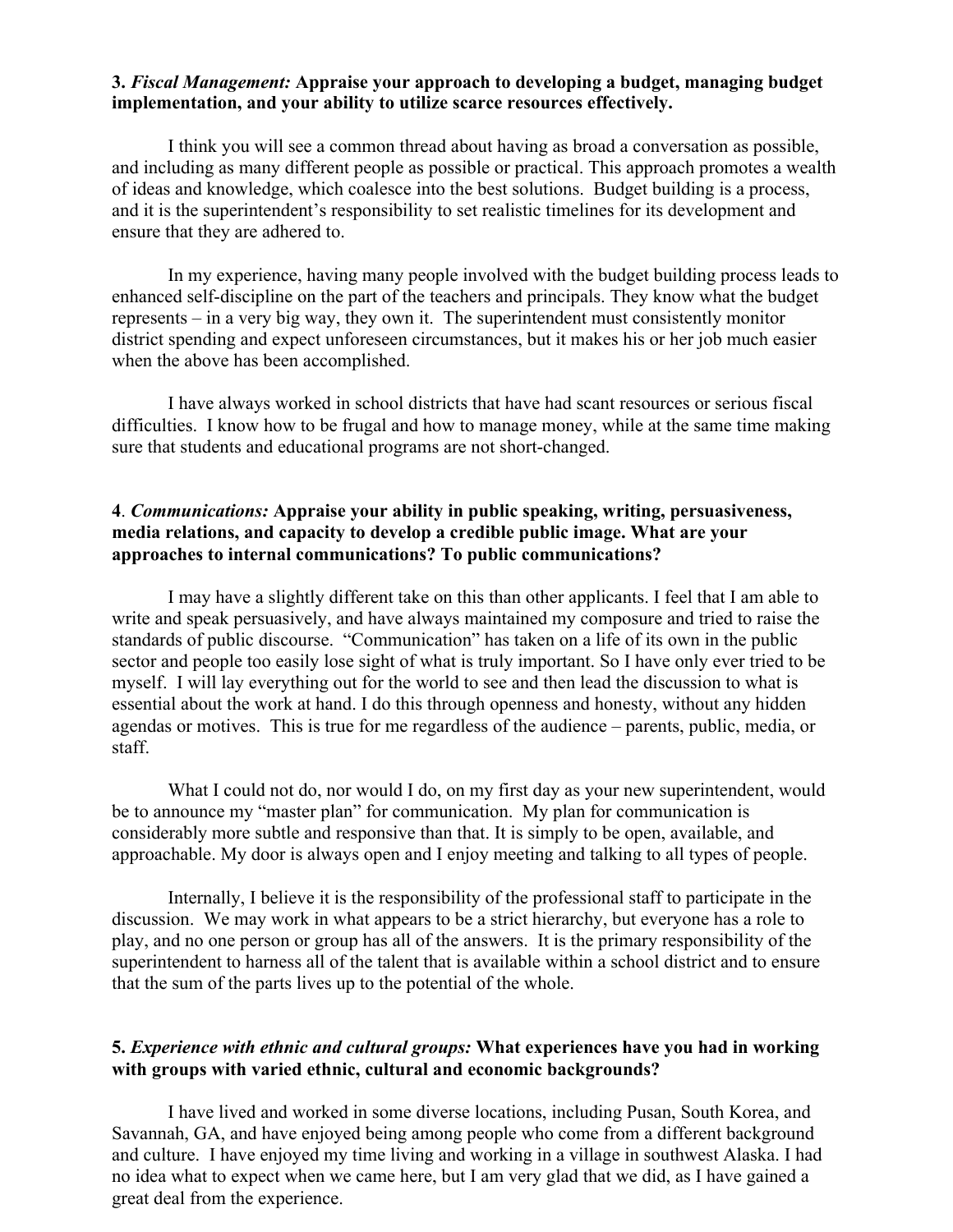Most of my career has been in rural school districts that have significant economic challenges and a split between the haves and the have-nots. Schools should be the great equalizer in our society and a safe place for all students. I have strived to recognize and celebrate differences and have worked to minimize the effects of poverty and other hardships on our students.

## **6.** *Alaska knowledge and experience:* **Describe the nature of your experience in education in Alaska. Explain how this experience and perspective would contribute to your qualifications for this position.**

My experience in Alaska has been of short duration, in a native village, and in one location. I can't claim any great insights based on the last six or seven months. However, I have been a regular reader of the state's newspapers and district websites since before I arrived in Alaska, and I think it would be safe to say that the educational challenges you are facing are not too different than what Maine has faced for many years. In fact, the situations I have read about could easily be about Maine by just changing the place names.

We have family friends from Maine who have made a few trips to Alaska. They have always said Alaska is like Maine, only bigger. I used to take those comments with a grain of salt, but I am gradually coming to realize that Alaska has many similarities to my home state of Maine.

I have always thought that kids are kids and schools are schools wherever you go. Short of being in a big city or an affluent suburb, I have found this to be true. I think that my experiences and perspective speak well to my qualifications to be your next superintendent.

## **7.** *Educational achievement:* **What have you done to upgrade the educational program in schools under your supervision? How have you evaluated the results?**

I believe I have done many things to improve education in the schools under my supervision. The first, and perhaps the most dramatic example, was in four years as the principal of a small K-8 school, reading scores, as measured by the state, went from fourth lowest to state average. I accomplished this by bringing the staff together for a common purpose and ending the practice of allowing each teacher to act as a one-room schoolhouse. The teachers had the ability to teach; my achievement was to harness their efforts. I have drawn upon the power of collaboration wherever I have been an administrator.

Another example was my long tenure as the principal of a middle/high school in Fort Fairfield, Maine. There were numerous collaborative efforts, including the establishment of a true standards-based instructional system. I could write pages on this alone, but perhaps the best evidence was that we were twice cited by US News and World Report as a high-achieving school.

As a superintendent, I was instrumental in introducing and training the staff in the NWEA assessments. We were better able to measure student growth, steer staff development in the direction we wanted to go, and improve instructional practices.

#### **8.** *Labor Relations:* **Describe your experiences in the area of labor relations.**

(The following is a piece I wrote a while back. While it does not speak to day-to-day labor relations, it does illustrate my leadership qualities in this area.)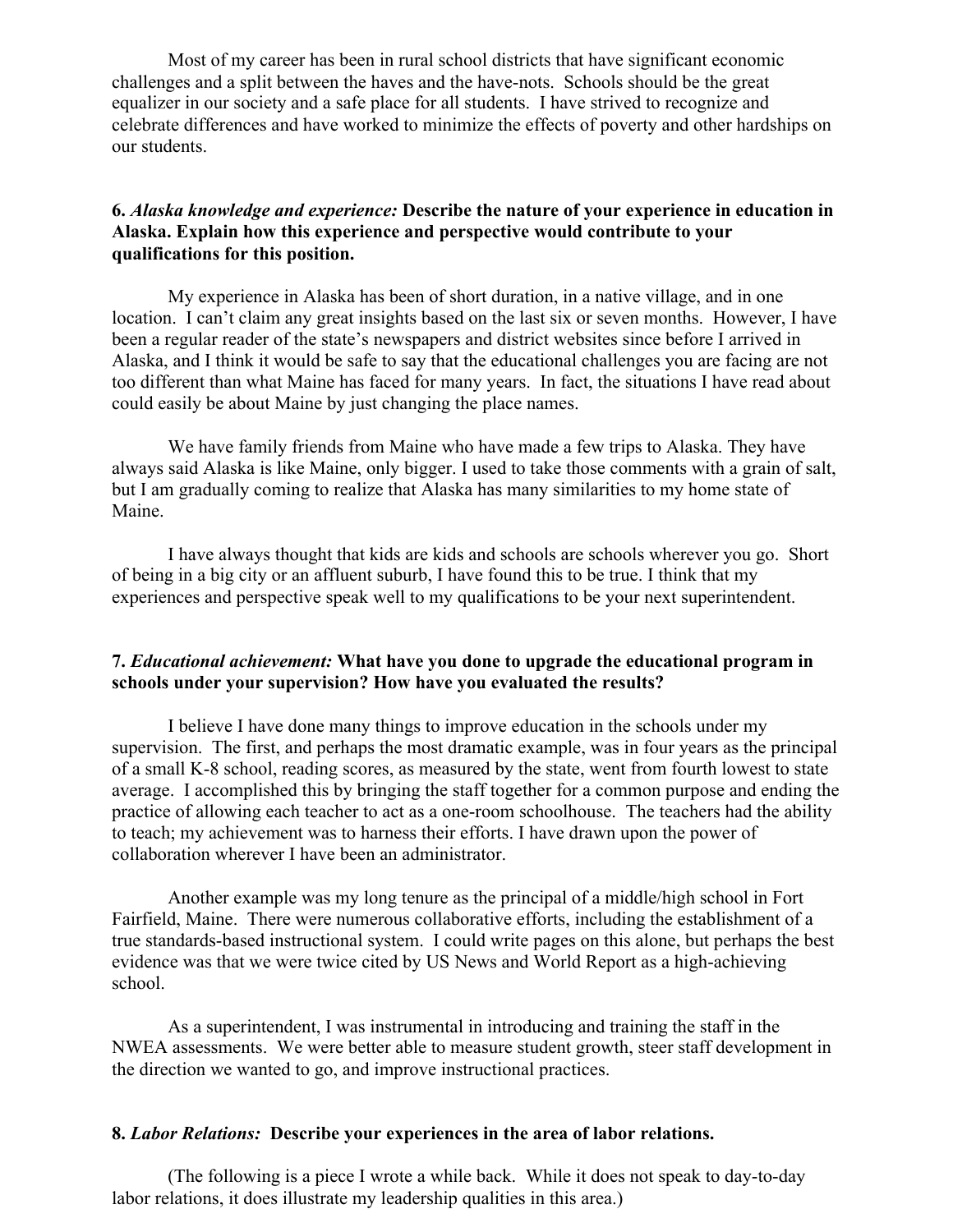Some background: In anticipation of school consolidation four or five years ago, the six negotiated agreements (three teacher and three support staff) for the districts in Union 76 were written to expire at the same time in June of 2014. The idea was to then write a common teacher contract and a common support staff contract. Previously, two had come up for renegotiation every year on a rotating basis. Well, we all know how consolidation worked out.

Consequently, in my second year as superintendent, I had six contracts and six negotiations to write or facilitate. Two of the three school districts had a difficult history with negotiations. I felt that if I didn't set the tone and insert myself into the process a bit more than they had been used to, the year could be a disaster. I also felt this would be a test of my leadership skills, and if I could pull it off, I would be in a very good position with the three staffs and boards for future efforts.

One clearly stated goal from a management point of view was to write as much common language into the contracts as possible. Having six versions of each section in each of the contracts was a major distraction. One of the associations wanted to get moving, so their representatives, the Uniserve director, and I sat down in the summer of 2013 and began reworking the sections of the contract to make a document that was much more straightforward. We rewrote sections such as Recognition, Negotiation Procedures, Grievance Procedure, Teacher Rights, Complaints, and Management Rights, using pieces of the six contracts within the school union. I knew, and welcomed, that the other five bargaining units were watching.

The next step was to have the representatives from three boards and six units sit down in the same room together and take part in interest-based bargaining training. Given their recent history, some folks from both sides of the table were skeptical, but they all participated. As the six negotiations got underway, they began working from the common language that had been drafted over the summer, with a new willingness to sit, talk, and listen.

The proof was in the results. Not one cross word was spoken during the dozens of sessions. Voluntary concessions were made on both sides, and people were working from a new reality, not just staking out their positions. All six contracts were ratified on the first vote by each board and each of the six bargaining units.

## **9.** *Board/superintendent relations:* **In your view, what is the proper or appropriate relationship between the school board and its superintendent?**

The school board and superintendent have clearly defined statutory, as well practical, roles and responsibilities. Both must respect the role and responsibilities of the other and work in unison to further the work of the district and opportunities for student achievement.

While boards and superintendents have unique responsibilities, they should be mutually supportive and work in tandem to move the school district forward. I could insert any number of textbook answers here, but I have always thought that school boards and superintendents should provide each other with the needed checks and balances, while also acting as a spark or a catalyst.

I have often used the analogy that a school board needs to fly at 30,000 feet. They need to be able to see the big picture in order to paint broad strokes outlining the direction for the district. The superintendent needs to see and appreciate the board's viewpoint, while at the same time translating the board's vision into a working reality. I believe this is fundamental to a good working relationship. Both have jobs to do, and they are not the same jobs. To put it bluntly, a superintendent should never try to usurp the prerogatives of the board, nor should the board unduly interfere with the superintendent's day-to-day running of the district.